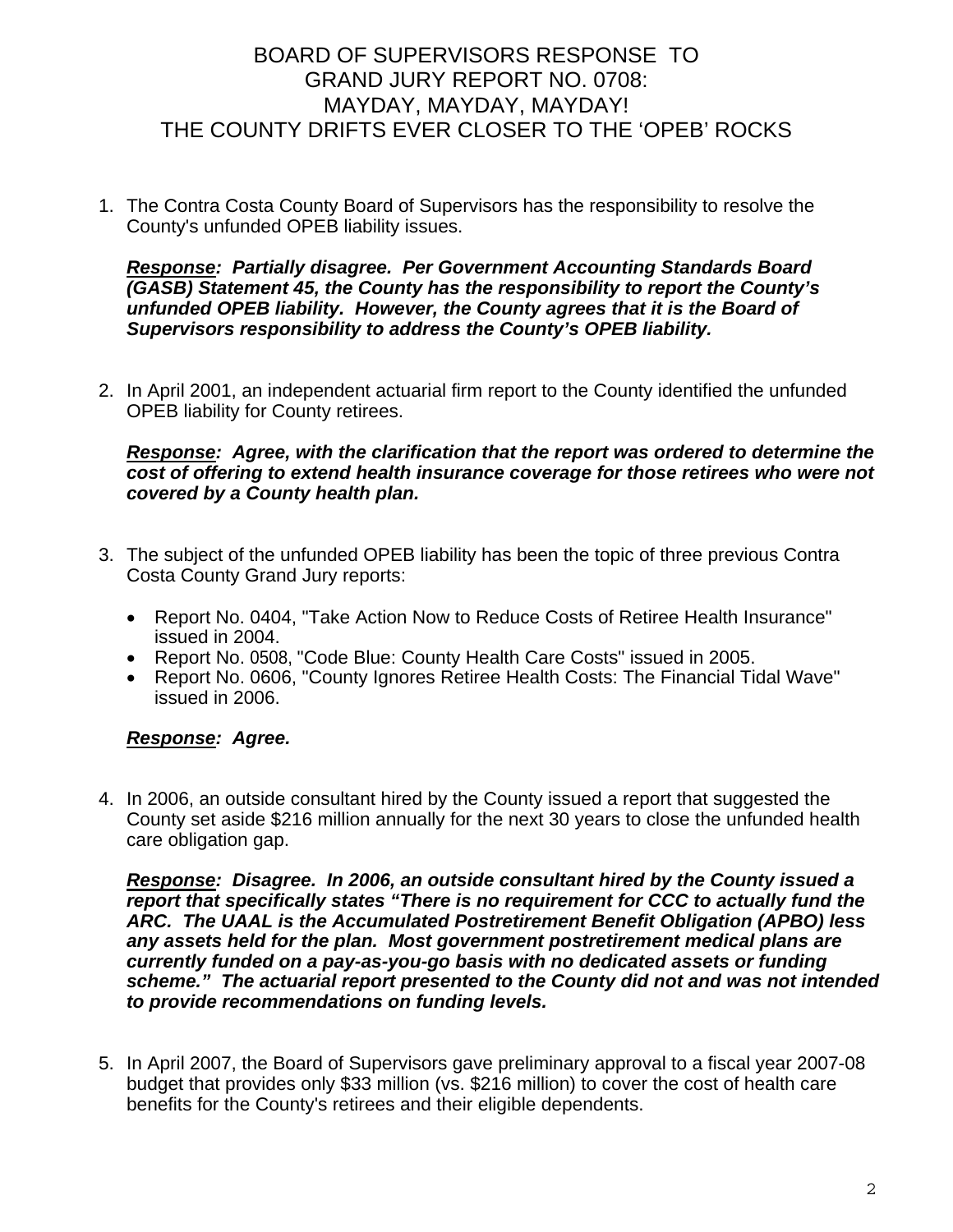*Response: Agree, with clarification that the Board of Supervisors gave preliminary approval to a fiscal year 2007-08 budget that provides \$36 million (vs. \$216 million) to cover the cost of health care benefits for the County's retirees and their eligible dependents. The \$36 million includes \$32.3 million for County and \$3.6 million for Special Districts.* 

6. The County provides combined medical and dental plan benefits to active employees, qualified retirees, and dependents of both groups. The County subsidizes most of the health care insurance premiums at rates varying from 80% to 98% for the medical plans and from 78% to 98% for the dental plans.

#### *Response: Agree, with clarification that the County subsidizes most of the health care insurance premiums at rates varying from 59% to 100% for the medical plans (dependent upon plan selected and choice on whether or not to take Medicare) and from 78% to 100% for the dental plans.*

7. The County provides combined medical and dental plan benefits to approximately 7,800 active employees, 4,200 retirees, 330 surviving spouses of retirees and 16,000 reported dependent spouses, children and domestic partners for active and retired employees. Approximately 28,000 individuals currently rely on the County for employment related health care benefits.

### *Response: Agree.*

8. Health care coverage for County retirees is a benefit of employment earned during employment and largely paid for by the County after retirement.

#### *Response: Partially disagree. The County presently gives retirees the benefits of access to County group health plans and subsidy of insurance premiums as described in Response No. 6. On an annual basis, the County presently pays the cost of subsidizing insurance premiums for retirees as described in Response No. 6.*

9. The County does not currently require retirees to secure Medicare Part B medical coverage once they reach Medicare-eligible age, but allows them to continue to rely on the County's medical and dental health benefit plans available to active employees as their primary coverage.

# *Response: Agree.*

10. County deputy sheriffs, firefighters, and their dependents are not covered by the County's medical and dental plans. These "safety" employees participate in the California Public Employees Retirement System ("CalPERS") medical and dental plans under the terms of their labor contracts with enrollment conditions set by CaIPERS. The County subsidizes the CalPERS insurance premiums at a rate comparable to that paid on behalf of other County employees.

# *Response: Agree.*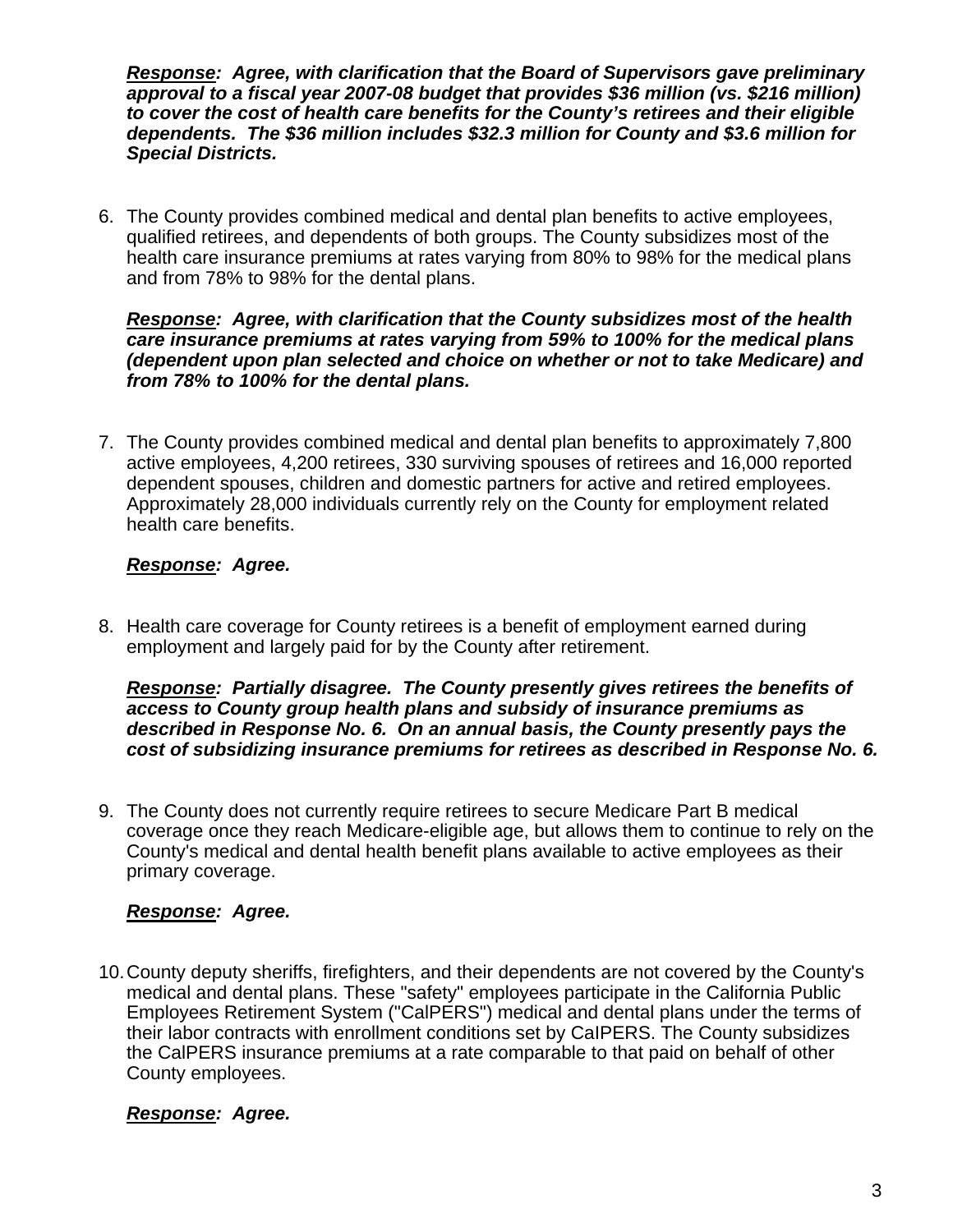11. Like many other public employers, the County reports the cost of retiree health benefits in their "Comprehensive Annual Financial Reports" during the employee's retirement years when the health insurance benefits are received by the retiree (cash basis, also known as "pay-as-you-go" or "PAYGO"), rather than during the employee's active service when the benefits are earned (accrual basis).

### *Response: Agree, with the clarification that the County presently gives retirees the benefits of access to County group health plans and subsidy of insurance premiums as described in Response No. 6.*

12. Retiree medical benefit costs, using the PAYGO basis of accounting, have been growing at approximately 15%, compounded annually, for the last five years growing from \$15.9 million in fiscal year 2001-02 to \$32.4 million for the current fiscal year 2006-07. This growth is more than double the rate of overall County expenditures and two-and-a-half times faster than revenue growth over the same period.

*Response: Agree, with clarification that using un-audited figures for fiscal year 2006-07, retiree medical benefit costs, using the PAYGO basis of accounting, have been growing at approximately 16.1%, compounded annually, for the last five years growing from \$15.9 million in fiscal year 2001-02 to \$33.2 million for fiscal year 2006- 07. This growth is more than two-and-a-half times the rate of overall County expenditures and three-and-a-half times faster than revenue growth over the same period.* 

13. Governmental Accounting Standards Board Statement Number 45 ("GASB 45"), "Accounting and Financial Reporting by Employers for Post-Employment Benefits Other Than Pensions," sets an accounting standard analogous to the governmental pension accounting standard. This standard requires the calculation and disclosure of an unfunded liability for government employee retiree health care benefits similar to the method already in place for recognizing the cost of government employee pensions.

# *Response: Agree.*

- 14. GASB 45 accounting standards become effective with the County's fiscal year 2007-08, which begins July l, 2007. Under these standards, the County must:
	- Disclose the unfunded liability for health benefits (and other post-employment benefits other than pensions, that continue to be disclosed separately) that have been earned by all active and retired employees.
	- To the extent they remain unfunded, increase its annual health care benefit cost to include the normal cost of benefits as they are earned, plus an amount that amortizes (funds over time on a systematic basis) the unfunded liability over a period not to exceed 30 years.
	- Disclose the County funding policy for medical and dental benefits earned by active and retired employees to date and report this resulting liability.

### *Response: Agree, with the clarification that the County must disclose the unfunded liability for OPEB provided to retirees and active employees.*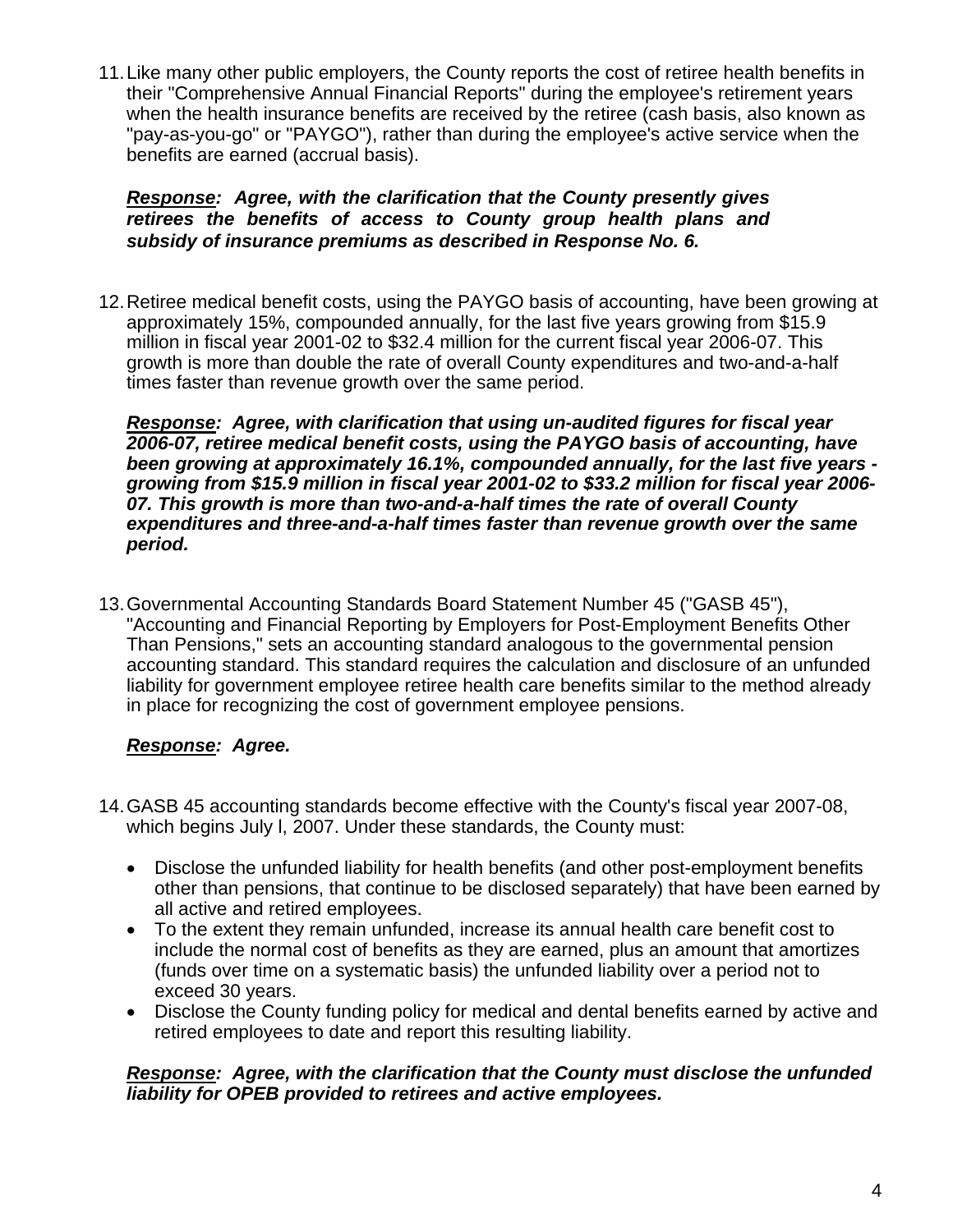15. An independent actuarial firm hired by the County analyzed the County's OPEB unfunded liability as of January 1, 2006 using two discount rate assumptions: (1) 4.5%, which relates to the current PAYGO method and (2) 7.9% which reflects the economics of a funded trust plan based on GASB 45. The results follow:

### Contra Costa County Retiree Health Care Costs (Dollars in Millions)

| Disco | Annual Required Contribution <sup>3</sup> |                           |                   |                           |
|-------|-------------------------------------------|---------------------------|-------------------|---------------------------|
|       | Unfunded                                  | Liability                 | Norm              | Total                     |
| Rate  | Liability <sup>2</sup>                    | Amortization <sup>4</sup> | $\mathsf{Cost}^5$ | Contribution <sup>6</sup> |
| 4.5%  | \$2,571                                   | \$86                      | \$130             | \$216                     |
| 7.9%  | 1.425                                     | 48                        | 55                | 103                       |

*Notes: 1) Discount rate is the annual rate by which future payments are adjusted to*  reflect the current value of the obligation; 2) Unfunded liability refers to the total current *value of a stream of future payments for which money has not been set aside; 3) Annual Required Contribution consists of the Normal Cost plus a portion of the total unfunded accrued actuarial liability amortization for the year; 4) Liability Amortization is the annual*  payment necessary to payoff a specific liability over a fixed period of time, in this case 30 *years; 5) Normal cost is amount necessary to meet the current expense of the benefit earned during the period regardless of when the amount will be paid; and 6) Total Contribution consists of the Liability Amortization and Normal Costs.* 

# *Response: Agree.*

- 16. Options to address the OPEB liability discussed to date by the County's consultant and County staff in public meetings include:
	- Continue the current PAYGO funding method that will minimize the short-term budget impact but will have long-term budget implications as deferred health care benefit costs continue to accelerate and current costs, earned by active employees, are added to the liability.
	- Modify the existing medical and dental benefit plans by changing eligibility requirements, coverage amounts, deductibles, co-pays, coinsurance, changing the amount the County contributes towards coverage and the separation of the health care costs incurred by the active employees and retired participants.
	- Establish and partially pre-fund an irrevocable trust that will enable the County to reduce reported liability and Annual Required Contribution by allowing the County to use a higher discount rate. (An irrevocable trust is a separate legal entity created to hold assets dedicated to meeting the obligations to the entitled beneficiaries of the trust.)
	- Combining options by modifying the current health care plans and conditions of retirement coverage plus partially pre-funding the existing liability using an irrevocable trust.

# *Response: Agree.*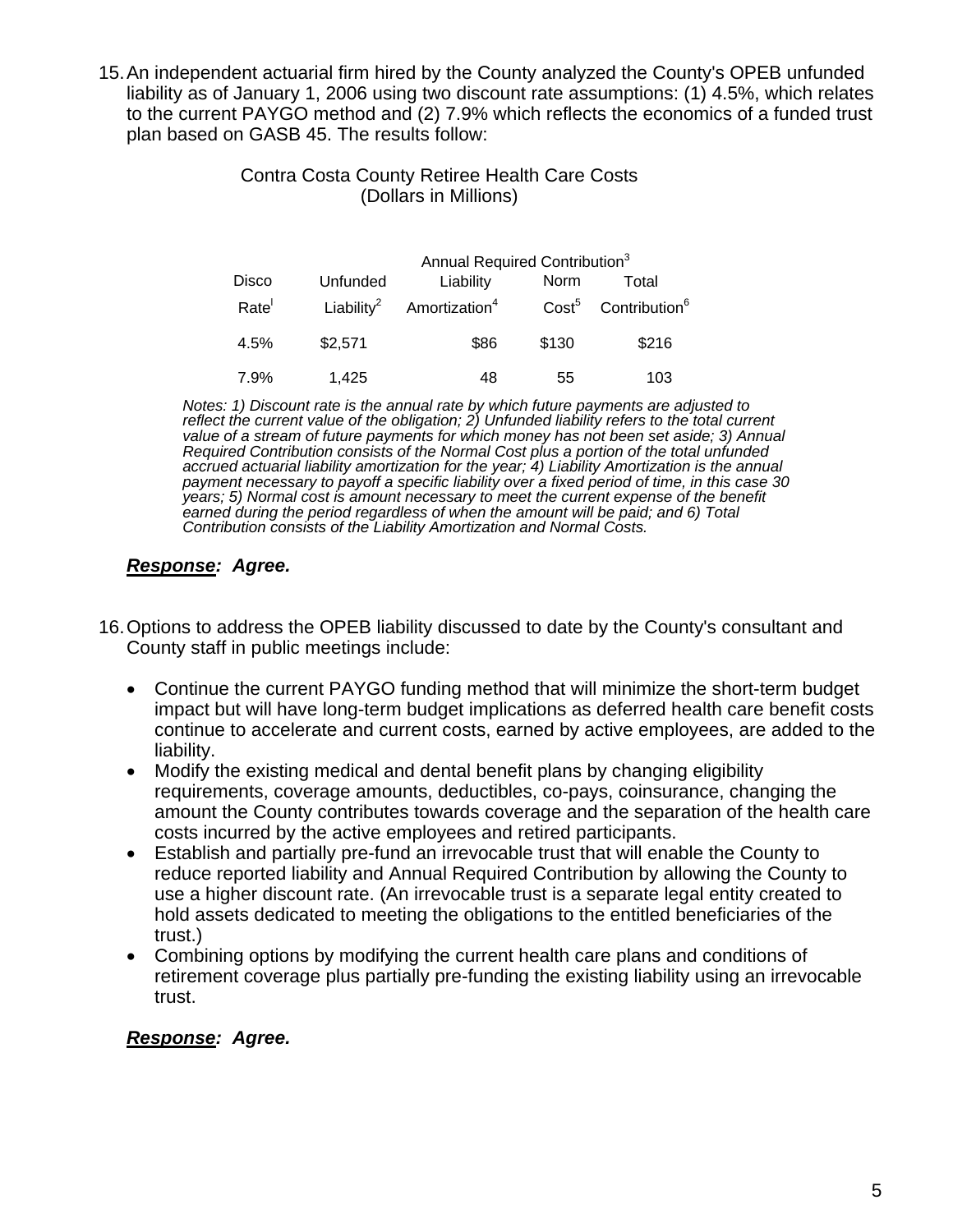17. Creating an irrevocable trust to secure the pre-funded assets against other uses, and funding it annually, would minimize the reported liability and reduce the required minimum annual amortization amount.

# *Response: Agree.*

18. The County does not currently have a separate irrevocable trust for paying retiree health benefits.

### *Response: Agree.*

19. According to the "Comprehensive Annual Financial Report" as of June 30, 2006, the County's debt limit (five percent of valuations subject to taxation) was \$6.6 billion. The total amount of debt applicable to the debt limit was \$0.7 billion, net of assets in the debt service funds and other deductions allowed by law. This would enable the County to issue an additional \$5.9 billion of debt.

# *Response: Agree.*

- 20. The County has issued pension obligation bonds to lock in interest rates significantly below the discount rate used by the Contra Costa County Employees Retirement Association Trust, thereby reducing the annual payment due from the County. As of June 30, 2006, \$667 million of pension obligation bonds were still outstanding. The history of previous successful pension obligation bond issues follows:
	- In 1994, the County issued \$337 million in taxable pension obligation bonds.
	- In 2001, the County restructured these bonds with a new issue in the amount of \$107 million.
	- In April 2003, the County issued \$323 million in taxable pension obligation bonds.
	- In July 2005, the Contra Costa County Fire Protection District issued \$130 million in taxable pension obligation bonds.

### *Response: Agree, with the clarification that the ultimate success of a POB issue cannot be determined until it reaches maturity.*

21. Federal and state reimbursements for mandated services (e.g., health and social) provided by the County account for approximately 55% of the County's total operating budget. Federal and state guidelines that establish the principles and standards for allowable reimbursements include some pre-funding costs. However, the extent to which pre-funded health benefit costs are reimbursable by the federal and state governments has not yet been formalized.

### *Response: Agree.*

22. Credit rating agencies have indicated that management of the retiree health care liability will influence credit ratings for public agencies. Contra Costa County, like other counties, cities and special districts, and even states, are likewise required to report unfunded OPEB liability, if they follow GASB 45.

# *Response: Agree.*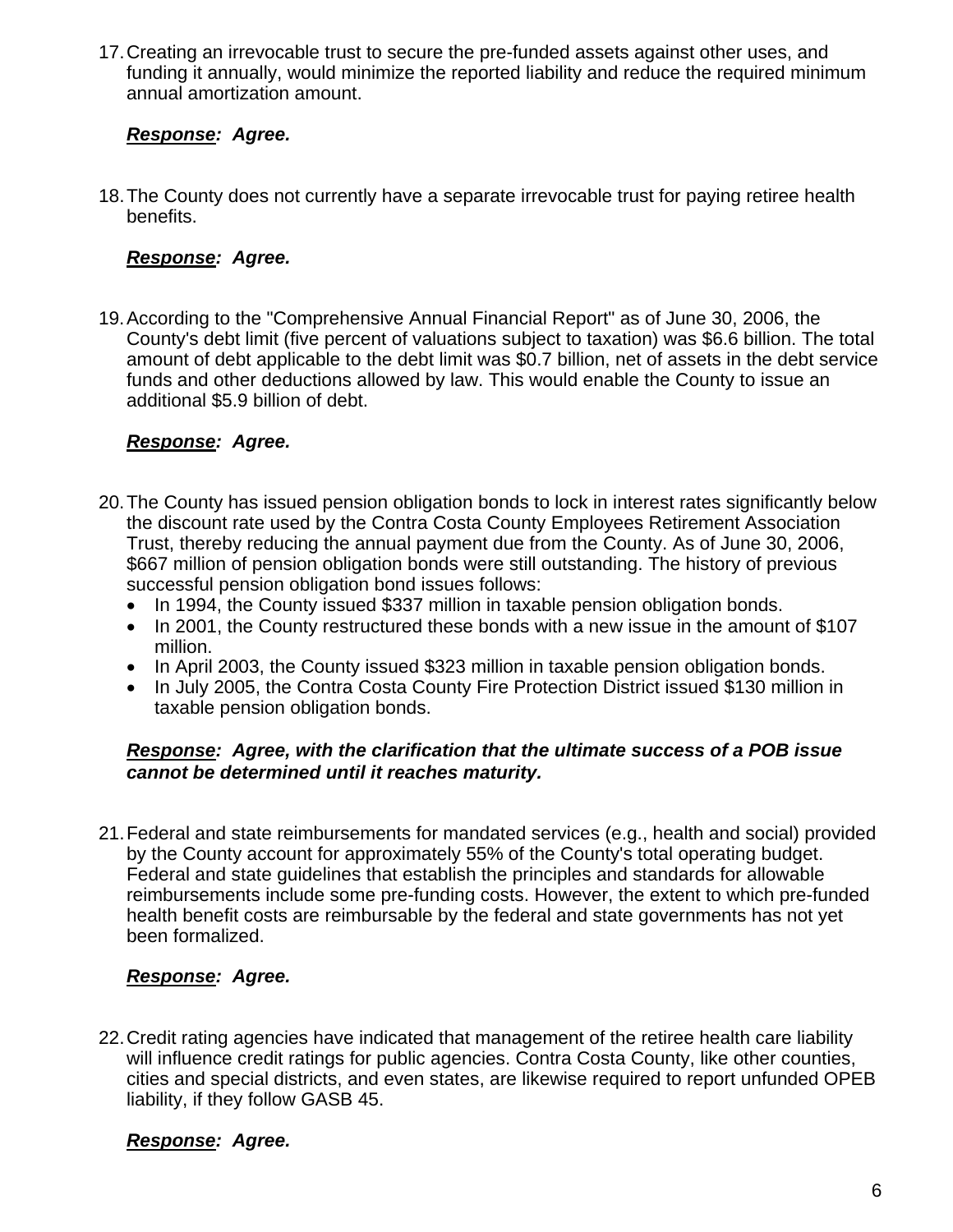23. An outside consultant hired by the County has advised that the credit rating agencies will look favorably on public agencies that develop mitigation plans and demonstrate progress in implementing those plans to address the OPEB liability.

#### *Response: Agree.*

24. County employees, other than safety employees (deputy sheriffs and firefighters), employed on or after January 1, 2007, must have worked for the County for 15 years, and have retired directly from the County, to receive retiree health care benefits.

*Response: Agree, with clarification that employees who file for deferred retirement may elect not to maintain participation in their County health and/or dental plan during their deferred retirement period, in which case they and their eligible family members will receive the same coverage and County subvention in any County health and/or dental plan when they begin to receive retirement benefits as retirees who did not defer retirement, provided 1) the deferred retiree draws a monthly retirement allowance within 24 months after separation from County service; and 2) reinstatement to a County group health and/or dental plan will only occur following a three (3) full calendar month waiting period after the month in which the deferred retiree's retirement allowance commences.* 

25. The County does not segregate the costs of medical and dental plan coverage for active employees and retirees. Instead, it combines or "pools" the costs for both groups and calculates a common or "blended" premium rate that is applied to all eligible parties. This has the effect of masking the higher health care costs for retirees and means the active employees, with their relatively lower health care requirements, subsidize a portion of the higher cost of providing benefits to retirees.

#### *Response: Agree, with the clarification that this "pooled" group includes only the retirees under age 65 and those retirees over age 65 without Medicare Parts A and B assigned.*

26. When Medicare Part B medical benefits are assigned to the County's insurance carriers, Medicare becomes the primary provider, leaving the County responsible only as a secondary provider. Retirees covered by Medicare are given credit for Medicare Part B premiums they pay directly to Social Security. Medicare health benefits are not uniformly assigned to the County's health plan carriers to help pay for the participants' medical care. The current coverage rules result in higher costs being absorbed by the County.

#### *Response: Agree, with the clarification that any time a retiree has Medicare Parts A and B, Medicare is primary to the County's insurance whether or not it is assigned to the carrier.*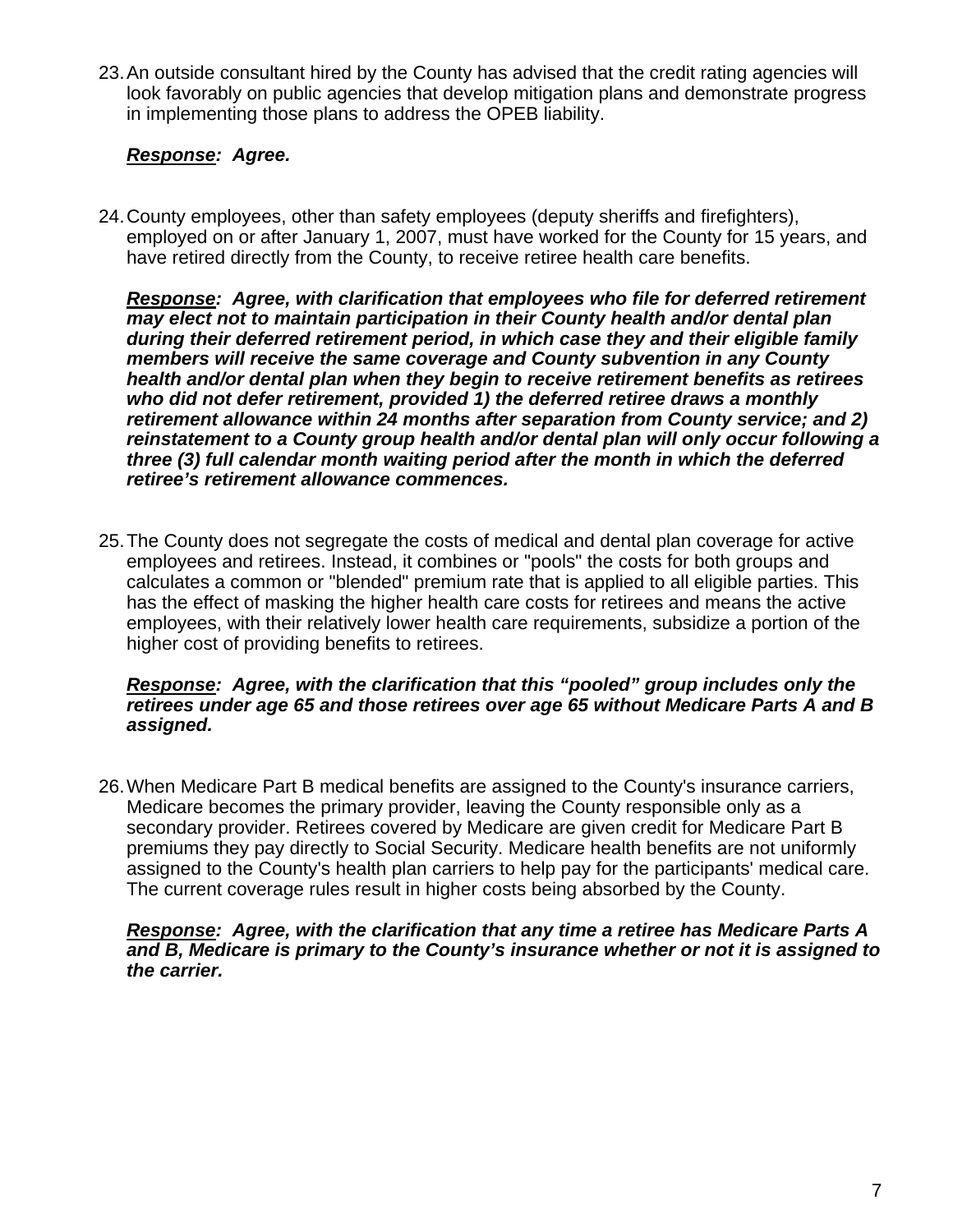### **RECOMMENDATIONS**

The Grand Jury has made many recommendations worthy of further consideration by the County. The Board of Supervisors notes, however, that some of the Grand Jury's recommendations pertain to issues which are the subject of the County's negotiations with employee organizations. While the Board makes every effort to provide direct and complete responses to the Grand Jury's recommendations, it is limited in its ability to respond to those recommendations before concluding its obligations under the Meyers-Milias-Brown Act ("MMBA"). In order to bargain in good faith under the MMBA, the County may not take a specific position on matters that are or may be the subject of labor negotiations before concluding its bargaining obligations. In those instances, the County has indicated in its responses that it may not directly respond to the Grand Jury recommendation.

The 2006-07 Contra Costa County Grand Jury recommends that the County:

1. Identify the County's legal obligation to provide medical and dental care to retired employees and to what extent the obligation can be modified for active employees and retirees.

*Response: Will not be implemented because it is not reasonable. The choice to seek legal advice on a specific topic, and the advice received, is a matter subject to the attorney client privilege (Evid. Code, § 952.).* 

2. Negotiate with collective bargaining units, and implement for non-represented County employees, stricter health care benefit plan options to help stabilize current costs and limit future open ended obligations. Plan changes should consider more limited coverage, increased premium sharing by retired employees, a cap on the County's premium contributions, increased patient deductibles and co-payments and reduced annual and/or lifetime maximums.

#### *Response: Will not be implemented because it is not reasonable, since it would prevent the Board of Supervisors from engaging in the "good faith negotiations" with employee representatives as required by State law. However, the County is seriously considering all options for reducing its OPEB liability.*

3. Segregate active and retiree health insurance pools to allow more accurate recognition of actual costs attributed to the respective participant groups to better manage future medical and dental plan costs.

*Response: Will not be implemented because it is not reasonable, since it would prevent the Board of Supervisors from engaging in the "good faith negotiations" with employee representatives as required by State law. However, the County is seriously considering all options for reducing its OPEB liability.* 

4. Require all Medicare eligible retirees to secure Medicare Part B medical coverage and assign their Medicare benefits to the County's health plan carriers.

*Response: Will not be implemented because it is not reasonable, since it would prevent the Board of Supervisors from engaging in the "good faith negotiations" with employee representatives as required by State law. However, the County is seriously considering all options for reducing its OPEB liability.*